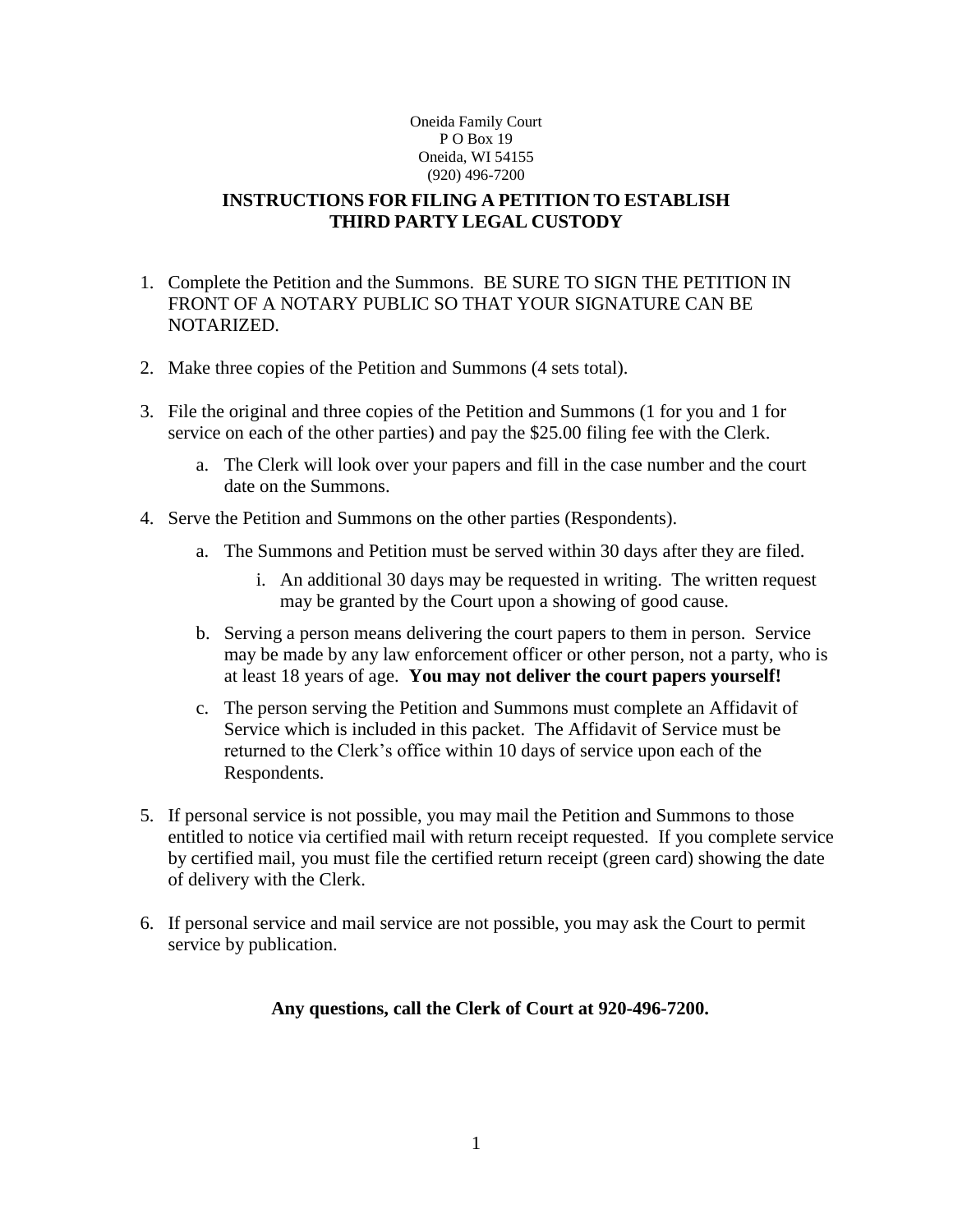## **ONEIDA FAMILY COURT \_\_\_\_\_\_\_\_\_\_\_\_\_\_\_\_\_\_\_\_\_\_\_\_\_\_\_\_\_\_\_\_\_\_\_\_\_\_\_\_\_\_\_\_\_\_\_\_\_\_\_\_\_\_\_\_\_\_\_\_\_\_\_\_\_\_\_\_\_\_\_\_\_\_\_\_\_\_**

**\_\_\_\_\_\_\_\_\_\_\_\_\_\_\_\_\_\_\_\_\_\_\_\_\_\_\_\_\_\_\_\_\_\_\_\_\_\_\_\_\_\_\_\_\_\_\_\_\_\_\_\_\_\_\_\_\_\_\_\_\_\_\_\_\_\_\_\_\_\_\_\_\_\_\_\_\_\_**

In re the matter of:  $\qquad \qquad$ , d.o.b.

**\_\_\_\_\_\_\_\_\_\_\_\_\_\_\_\_\_\_\_\_\_\_\_\_\_\_\_\_\_\_\_\_\_\_\_, Petitioner(s)**

**\_\_\_\_\_\_\_\_\_\_\_\_\_\_\_\_\_\_\_\_\_\_\_\_\_\_\_\_\_\_\_\_\_\_\_,**

**\_\_\_\_\_\_\_\_\_\_\_\_\_\_\_\_\_\_\_\_\_\_\_\_\_\_\_\_\_\_\_\_\_\_\_,**

**v. Case** No:

**and**

**Respondents**

# **\_\_\_\_\_\_\_\_\_\_\_\_\_\_\_\_\_\_\_\_\_\_\_\_\_\_\_\_\_\_\_\_\_\_\_\_\_\_\_\_\_\_\_\_\_\_\_\_\_\_\_\_\_\_\_\_\_\_\_\_\_\_\_\_\_\_\_\_\_\_\_\_\_\_\_\_\_\_ PETITION TO ESTABLISH THIRD PARTY LEGAL CUSTODY**

Pursuant to Oneida Code of Laws Chapter 705, Petitioner seeks to be awarded third party legal custody of the above named child(ren).

1. Petitioner is interested as:

| $^{\circ}$ rels.<br>A<br>$\alpha$ + $\alpha$ $\alpha$ $\alpha$<br>__ |  |
|----------------------------------------------------------------------|--|
| -<br>∶h≙r∙<br>vuu.<br>–                                              |  |

2. Petitioner's current address and telephone number are (city, state, zip, telephone number):

\_\_\_\_\_\_\_\_\_\_\_\_\_\_\_\_\_\_\_\_\_\_\_\_\_\_\_\_\_\_\_\_\_\_\_\_\_\_\_\_\_\_\_\_\_\_\_\_\_\_\_\_\_\_\_\_\_\_\_\_\_\_\_\_\_\_\_\_\_\_\_\_\_.

- 3. Petitioner's date of birth: \_\_\_\_\_\_\_\_\_\_\_\_\_\_\_\_\_\_\_.
- 4. Petitioner is:
	- Oneida tribal member.

Tribal member at another tribe (  $\Box$ Non-Indian.

- 5. Check the ground(s) that apply to this case:
	- $\Box$  The child or children are not in the physical custody of either parent.
	- Petitioner has a parent-child relationship with the child(ren).

Neither parent is a suitable custodian.

A statement of the facts and circumstances which support the ground(s) is as follows: \_\_\_\_\_\_\_\_\_\_\_\_\_\_\_\_\_\_\_\_\_\_\_\_\_\_\_\_\_\_\_\_\_\_\_\_\_\_\_\_\_\_\_\_\_\_\_\_\_\_\_\_\_\_\_\_\_\_\_\_\_\_\_\_\_\_\_\_\_

\_\_\_\_\_\_\_\_\_\_\_\_\_\_\_\_\_\_\_\_\_\_\_\_\_\_\_\_\_\_\_\_\_\_\_\_\_\_\_\_\_\_\_\_\_\_\_\_\_\_\_\_\_\_\_\_\_\_\_\_\_\_\_\_\_\_\_\_\_ \_\_\_\_\_\_\_\_\_\_\_\_\_\_\_\_\_\_\_\_\_\_\_\_\_\_\_\_\_\_\_\_\_\_\_\_\_\_\_\_\_\_\_\_\_\_\_\_\_\_\_\_\_\_\_\_\_\_\_\_\_\_\_\_\_\_\_\_.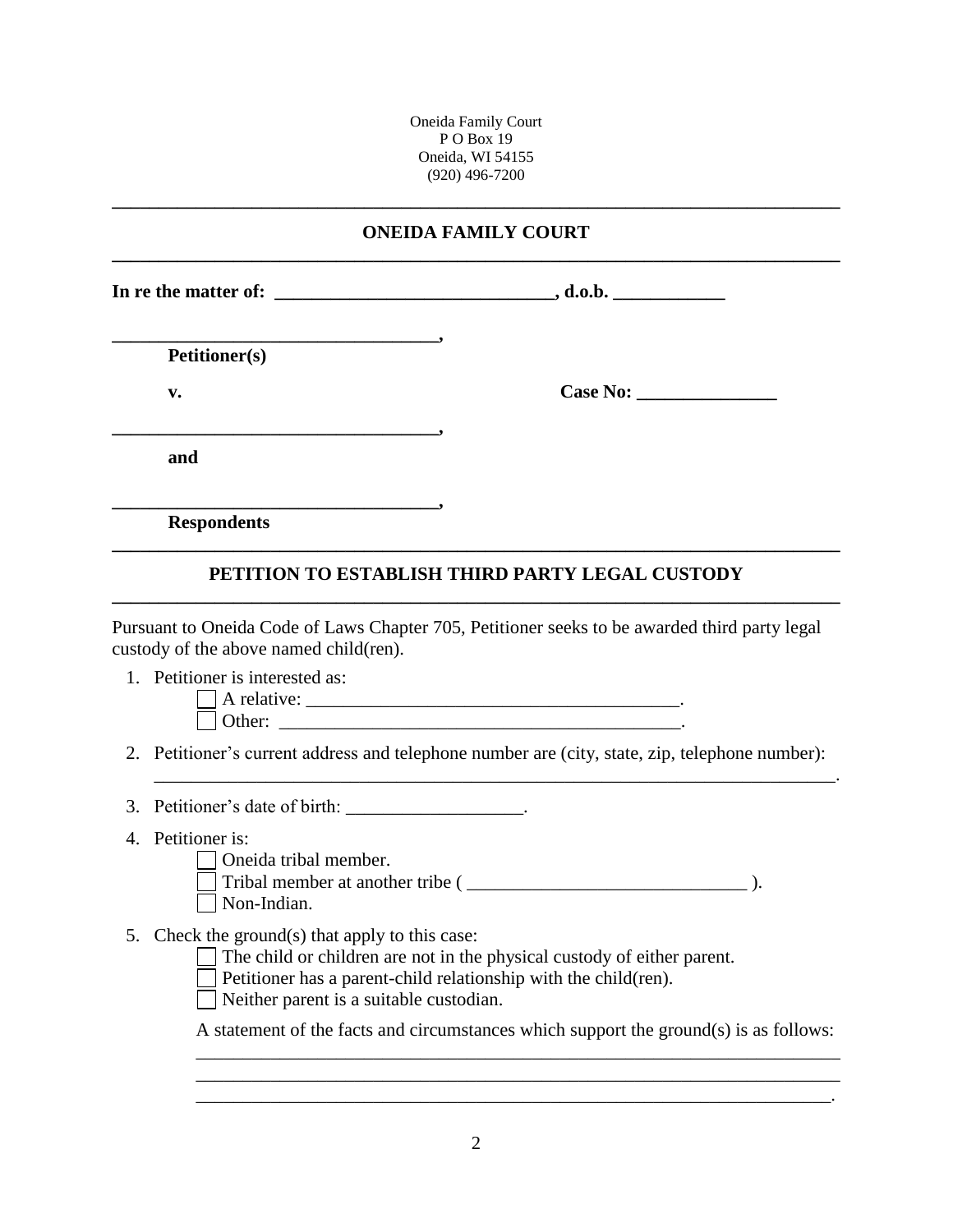|    | $(920)$ 496-7200                                                                                                                                               |      |  |
|----|----------------------------------------------------------------------------------------------------------------------------------------------------------------|------|--|
| 6. |                                                                                                                                                                |      |  |
| 7. | <u> 1989 - Johann Barn, mars ann an t-Amhair an t-Amhair ann an t-Amhair an t-Amhair an t-Amhair an t-Amhair an t-</u>                                         |      |  |
|    | The child $(\text{ren})$ 's mother is:<br>a.<br>Oneida tribal member.<br>Non-Indian.                                                                           |      |  |
|    | 8. The name, address, and telephone number of the child(ren)'s father is: __________________________                                                           |      |  |
|    | The child (ren)'s father is:<br>a.<br>Oneida tribal member.<br>Non-Indian.                                                                                     | — ). |  |
|    | 9. Does anyone else have legal rights to custody of the child (ren)?<br>No.                                                                                    |      |  |
|    | 10. Are you aware of another child custody, placement, or visitation proceeding involving the<br>child(ren) pending in another tribe, state, or county?<br>No. |      |  |
|    | 11. Has a legal custody and/or physical placement order been rendered for the child(ren) by<br>any other court?<br>No.                                         |      |  |
|    | 12. I request the Court order payment of child support.<br>Yes.<br>No.                                                                                         |      |  |
|    | Petitioner asks this Court to enter an order for third party legal custody which addresses periods<br>of physical placement for the child (ren)'s parents.     |      |  |
|    | Dated this $\_\_\_$ day of $\_\_\_\_\_$ , 20 $\_\_\_\_\$                                                                                                       |      |  |
|    | Petitioner                                                                                                                                                     |      |  |
|    | Signed and sworn before me<br>this $\_\_\_\_$ day of $\_\_\_\_\_$ , 20                                                                                         |      |  |

NOTARY PUBLIC

My commission expires: \_\_\_\_\_\_\_\_\_\_\_\_\_\_\_\_\_

\_\_\_\_\_\_\_\_\_\_\_\_\_\_\_\_\_\_\_\_\_\_\_\_\_\_\_\_\_\_\_\_\_\_\_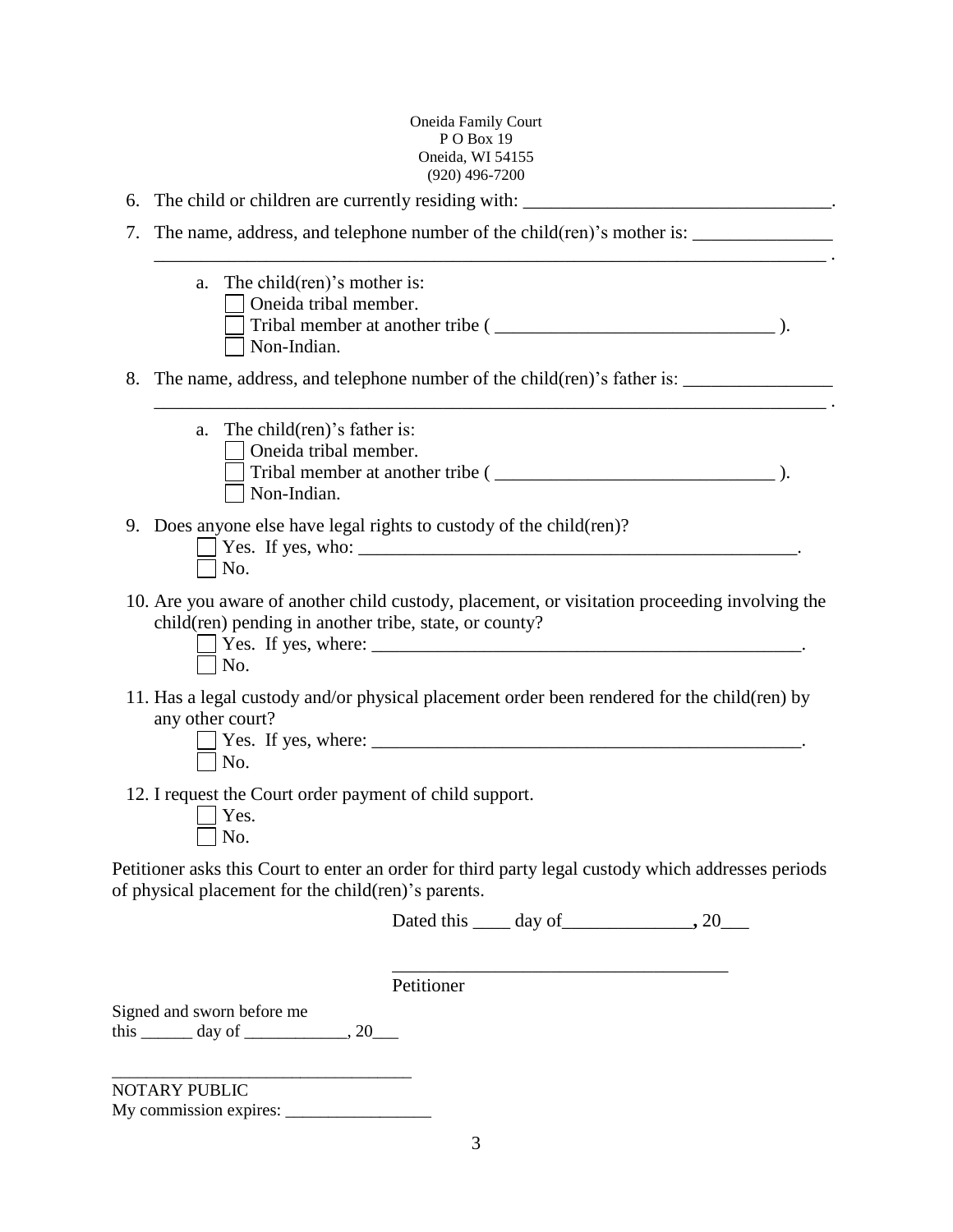#### **ONEIDA FAMILY COURT \_\_\_\_\_\_\_\_\_\_\_\_\_\_\_\_\_\_\_\_\_\_\_\_\_\_\_\_\_\_\_\_\_\_\_\_\_\_\_\_\_\_\_\_\_\_\_\_\_\_\_\_\_\_\_\_\_\_\_\_\_\_\_\_\_\_\_\_\_\_\_\_\_\_\_\_\_\_\_\_\_\_\_\_\_**

**\_\_\_\_\_\_\_\_\_\_\_\_\_\_\_\_\_\_\_\_\_\_\_\_\_\_\_\_\_\_\_\_\_\_\_\_\_\_\_\_\_\_\_\_\_\_\_\_\_\_\_\_\_\_\_\_\_\_\_\_\_\_\_\_\_\_\_\_\_\_\_\_\_\_\_\_\_\_**

**In re the matter of: \_\_\_\_\_\_\_\_\_\_\_\_\_\_\_\_\_\_\_\_\_\_\_\_\_\_\_\_\_\_, d.o.b. \_\_\_\_\_\_\_\_\_\_\_\_**

**\_\_\_\_\_\_\_\_\_\_\_\_\_\_\_\_\_\_\_\_\_\_\_\_\_\_\_\_\_\_\_\_\_\_\_,** 

**Petitioner(s)**

**v. Case** No:

**and**

**Respondents**

# **\_\_\_\_\_\_\_\_\_\_\_\_\_\_\_\_\_\_\_\_\_\_\_\_\_\_\_\_\_\_\_\_\_\_\_\_\_\_\_\_\_\_\_\_\_\_\_\_\_\_\_\_\_\_\_\_\_\_\_\_\_\_\_\_\_\_\_\_\_\_\_\_\_\_\_\_\_\_\_\_\_\_\_\_\_ SUMMONS \_\_\_\_\_\_\_\_\_\_\_\_\_\_\_\_\_\_\_\_\_\_\_\_\_\_\_\_\_\_\_\_\_\_\_\_\_\_\_\_\_\_\_\_\_\_\_\_\_\_\_\_\_\_\_\_\_\_\_\_\_\_\_\_\_\_\_\_\_\_\_\_\_\_\_\_\_\_**

#### **To the person(s) named above as Respondent(s):**

**\_\_\_\_\_\_\_\_\_\_\_\_\_\_\_\_\_\_\_\_\_\_\_\_\_\_\_\_\_\_\_\_\_\_\_,**

**\_\_\_\_\_\_\_\_\_\_\_\_\_\_\_\_\_\_\_\_\_\_\_\_\_\_\_\_\_\_\_\_\_\_\_,**

A Petition to Establish Third Party Legal Custody was filed and is attached to this summons.

**You are summoned to appear on:**

| <b>Presiding Judge: Family Court Judge</b>                           |  |
|----------------------------------------------------------------------|--|
| Location: Courtroom _____, 2630 W. Mason Street, Green Bay, WI 54303 |  |

A failure to appear and defend may result in a default judgment against the Respondent(s) for the relief demanded in the Petition.

## **BY THE CLERK:**

**\_\_\_\_\_\_\_\_\_\_\_\_\_\_\_\_\_\_\_\_\_\_\_\_\_\_\_\_\_\_\_\_**

\_\_\_\_\_\_\_\_\_\_\_\_\_\_\_\_\_\_\_\_\_\_\_\_\_\_\_\_\_\_\_\_

Signature (Clerk)

Date

Signature (Petitioner or Petitioner's Attorney/Advocate

\_\_\_\_\_\_\_\_\_\_\_\_\_\_\_\_\_\_\_\_\_\_\_\_\_\_\_\_\_\_\_\_\_\_\_\_\_\_\_\_\_\_\_\_\_\_\_\_